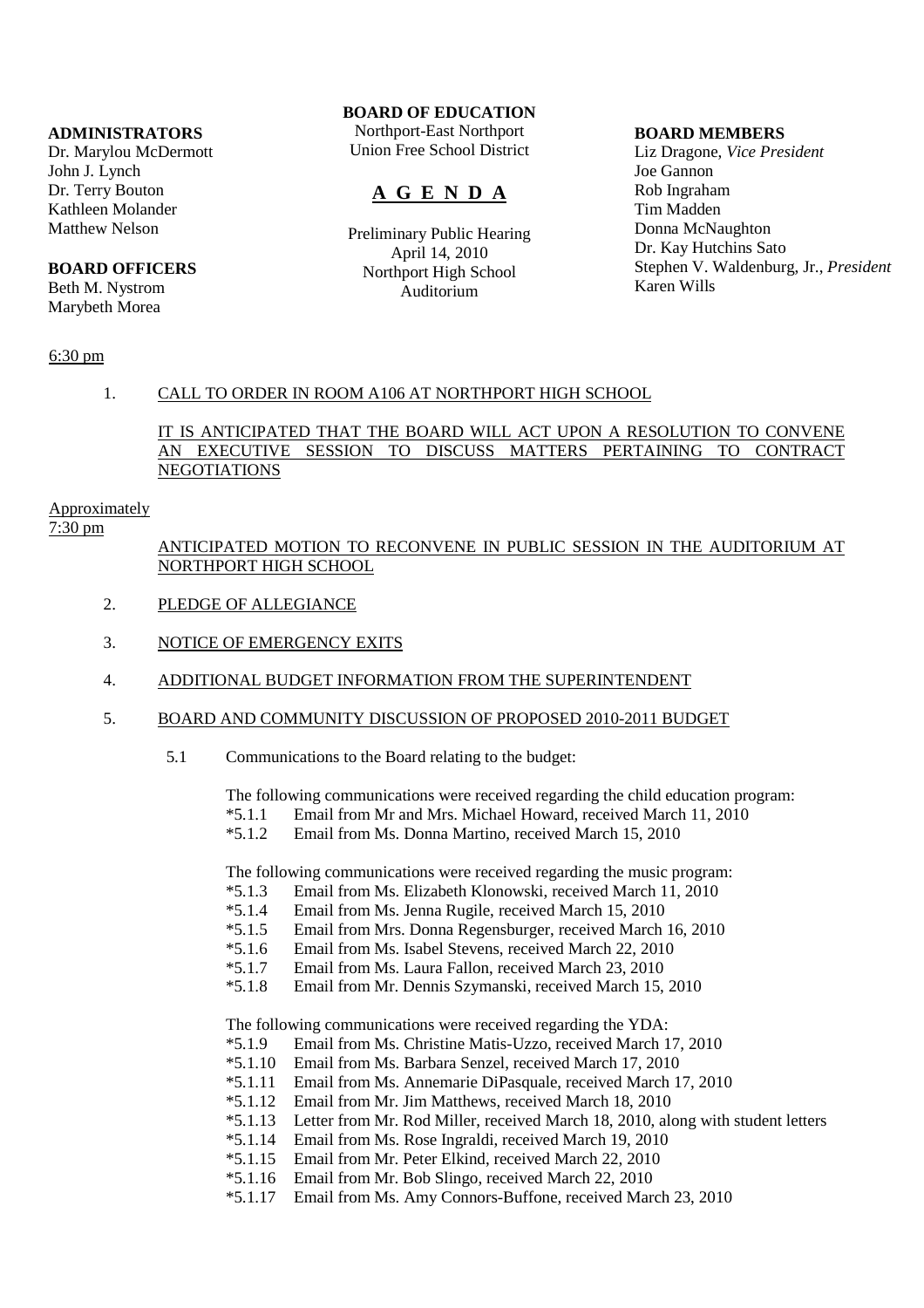- \*5.1.18 Letter from Mr. Peter Elkind, received March 23, 2010
- \*5.1.19 Letter from Ms. Kathleen Francis, received March 25, 2010
- \*5.1.20 Letter from Mr. Rod Miller, received March 29, 2010, along with student letters
- \*5.1.21 Email from Ms. Jane Reich, received April 7, 2010

The following communications were received regarding proposed budget cuts:

- \*5.1.22 Email from Mr. and Mrs. Jim Stockman, received March 11, 2010
- \*5.1.23 Email from Mr. and Mrs. Robert Crafa, received March 15, 2010
- \*5.1.24 Email from Mr. and Mrs. Dan Miles, et. al., received March 15, 2010
- \*5.1.25 Email from Ms. Erica Romano, received March 15, 2010
- Email from Ms. Rita Smyth, received March 15, 2010
- \*5.1.27 Email from Ms. Cynthia Vissicchio, received March 15, 2010
- \*5.1.28 Email from Ms. Lauren Regensburger, received March 16, 2010
- \*5.1.29 Email from Ms. Krista Boland, received March 19, 2010
- \*5.1.30 Email from Ms. Kristi Cornetta, received March 23, 2010
- \*5.1.31 Email from Ms. Denise Curci Schwartz, received March 24, 2010
- \*5.1.32 Email from Mr. Albert Prisco, received March 25, 2010
- \*5.1.33 Email from Ms. Sheila Whitlow, received March 25, 2010
- \*5.1.34 Email from Ms. Emily McNamara, received March 26, 2010
- \*5.1.35 Email from Ms. Patricia Buckley, received March 26, 2010
- \*5.1.36 Letter from Mr. Joseph Dragone, received April 5, 2010
- Petition from Ms. Cathy Madden, et. al. (162 names), received April 7, 2010
- \*5.1.38 Letter from Ms. Sally Herzog and the Northport-East Northport District Library Media Specialists, received April 7, 2010
- 5.2 Opportunity for public input regarding the school budget for 2010-2011

 (Please fill out a form on the counter and submit it to the District Clerk. Your name will be called by the President of the Board and you will be invited to the microphone to speak)

### BUSINESS ITEMS

### 6. SUPERINTENDENT'S REPORT, GENERAL – FOR BOARD ACTION

6.1 Recommendation to approve the following Personnel Schedules:

|           | $*6.1.1$ Schedule A | <b>Contract Contract</b> | Certified Staff            |
|-----------|---------------------|--------------------------|----------------------------|
|           | $*6.1.2$ Schedule C | $\sim 100$               | <b>Salary Transfers</b>    |
| $*6.1.3$  | Schedule D          | $\sim$ $-$               | Extra Pay                  |
| $*$ 6 1 1 | Cahadula I          |                          | $Commitian on Quasiel Edu$ |

\*6.1.4 Schedule J - Committee on Special Education

#### MOTION REQUIRED

- 6.2 Recommendation to approve requests for travel for students to countries outside of the United States during the 2009-2010 school year – (request enclosed for Board Members)
	- \*6.2.1 Czech Republic, Poland, Germany June/July 2010

# MOTION REQUIRED

 \*6.3 Recommendation to approve the revised time and place of Board Meetings for the 2010- 2011 school year

#### MOTION REQUIRED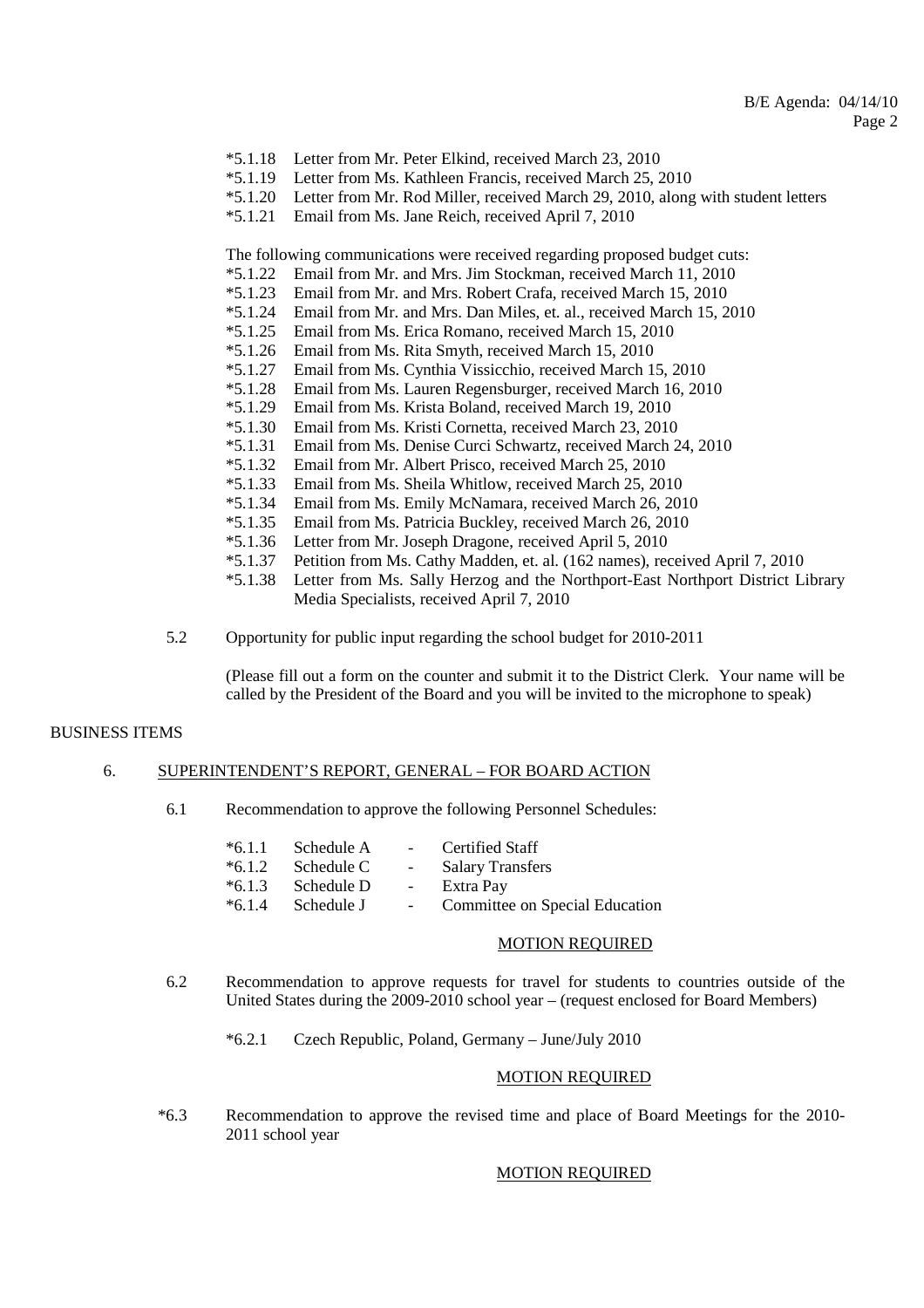## 7. SUPERINTENDENT'S REPORT, FINANCIAL - FOR BOARD ACTION

 \*7.1 Recommendation to authorize the administration to apply for a New York State Bar Association Grant in the amount of \$7,608.71 to be used to support the expenses related to the 2010 Law and Civic Education Summer Institute to be held at Northport High School June  $28^{th}$  through July 1<sup>st</sup>, 2010.

### MOTION REQUIRED

 \*7.2 Recommendation to authorize the administration to apply for a Suffolk's Edge Teacher Center Grant in the amount of \$642.00 to be used to form a parent/teacher collegial circle, 7 Keys to Comprehension – How to Help your Kids Read It and Get It!

### MOTION REQUIRED

- 7.3 Recommendation to authorize the Board President to sign a contract with the following districts to provide Health Services for Northport-East Northport students attending school in that district during the 2009-2010 school year:
	- 7.3.1 South Huntington Union Free School District, ninety-four (94) students attending St. Anthony's High School, and fifteen (15) students attending Long Island School for the Gifted @ \$770.85, totaling \$84,022.65
	- 7.3.2 Jericho Union Free School District, sixteen (16) students attending Long Island Lutheran, and two (2) students attending Solomon Schechter @ \$918.51, totaling \$16,533.18
	- 7.3.3 Westbury Union Free School District, one (1) student attending Holy Child Academy @ \$830.08, totaling \$830.08.

#### MOTION REQUIRED

 \*7.4 Recommendation to approve 2008-2009 and 2009-2010 Special Education Contracts between the Northport-East Northport Union Free School District and Harborfields Central School District – (enclosed for Board members)

#### MOTION REQUIRED

- 7.5 Recommendation to receive the following donations to the District:
	- 7.5.1 \$865.00 from various donors to the following scholarship funds: Garland Butts Scholarship (\$85.00), Robert Padgett Scholarship (\$85.00), James J. Cassara Scholarship (\$85.00), Dora Clarke Scholarship (\$310.00), Robert Krueger Scholarship (\$300.00)
	- 7.5.2 \$100.00 from Sonia Padgett to the Robert Padgett Scholarship Fund
	- 7.5.3 \$50.00 from Christine McClay and \$100.00 from Donna McNaughton to the Michael C. Kauffman Scholarship Fund
	- 7.5.4 \$25.00 from Maurine T. Failey and \$25.00 from Mary Ann Beatty to the Robert Krueger Scholarship Fund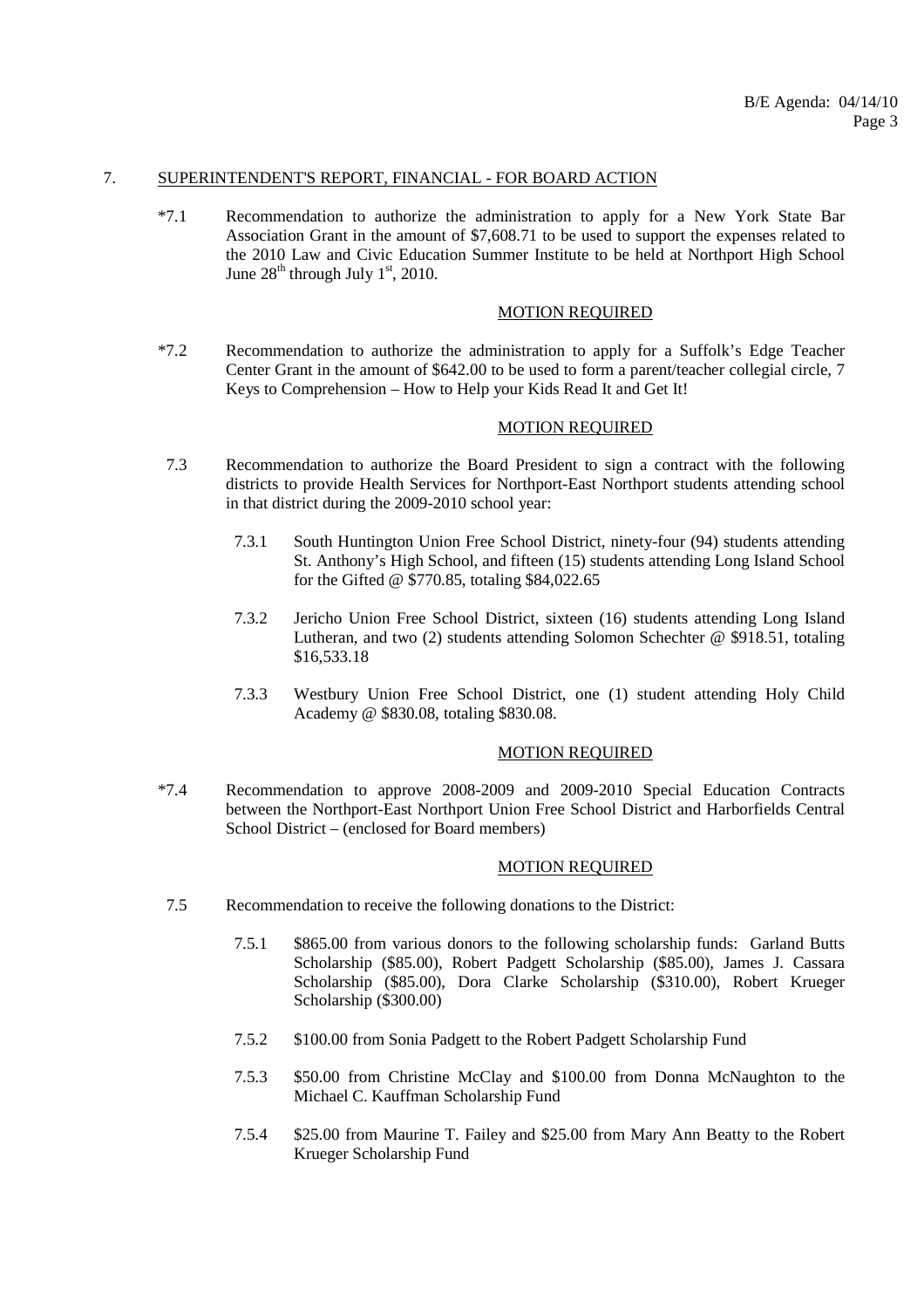- 7.5.5 \$100.00 from Linda Gruhn to the Happy School Bus Scholarship
- 7.5.6 \$100.00 from Mrs. Anna Hernandez to the Lt. Commander Christopher Tragna Memorial Fund

#### MOTION REQUIRED

- 7.6 Recommendation to approve the following change orders:
	- \*7.6.1 Change Order #1, dated November 13, 2009, SED Project #58-04-04-03-0-002- 015, Dickinson Avenue Elementary School, increase in the amount of \$3,033.60
	- \*7.6.2 Change Order #2, dated November 17, 2009, SED Project #58-04-04-03-0-004- 018, Fifth Avenue Elementary School, increase in the amount of \$2,685.00
	- \*7.6.3 Change Order #1, dated September 30, 2009, SED Project #58-04-04-03-0-005- 017, Norwood Avenue Elementary School, decrease in the amount of \$1,000.00
	- \*7.6.4 Change Order #1, dated November 17, 2009, SED Project #58-04-04-03-0-005- 017, Norwood Avenue Elementary School, decrease in the amount of \$2,000.00
	- \*7.6.5 Change Order #1, dated September 30, 2009, SED Project #58-04-04-03-0-008- 018, Northport Middle School, decrease in the amount of \$5,121.14
	- \*7.6.6 Change Order No. 3, dated January 6, 2010, SED Project #58-04-04-03-7-999- 003, Pulaski Road Elementary School and Norwood Avenue Elementary School, increase in the amount of \$8,851.23

### MOTION REQUIRED

 \*7.7 Recommendation to approve a License Agreement between the Northport-East Northport Union Free School District and SCOPE Education Services for the After School Child Care Program for the 2010-2011 school year – (enclosed for Board members).

#### MOTION REQUIRED

 \*7.8 Recommendation to approve an Engagement Letter between the Northport-East Northport Union Free School District and Albrecht, Viggiano, Zureck & Company, P.C. for Accounting Services – to be forwarded Wednesday.

### MOTION REQUIRED

 \*7.9 Recommendation to receive the Districtwide Five Year Capital Projects Improvement Plan, and to authorize the administration to continue planning for a separate proposition seeking authorization to expend funds from the 2010-2011 proposed Capital Fund budgetary transfer and the Capital Reserve Fund.

# MOTION REQUIRED

 \*7.10 Recommendation to approve transfer of general fund appropriations in the 2009-2010 budget

### MOTION REQUIRED